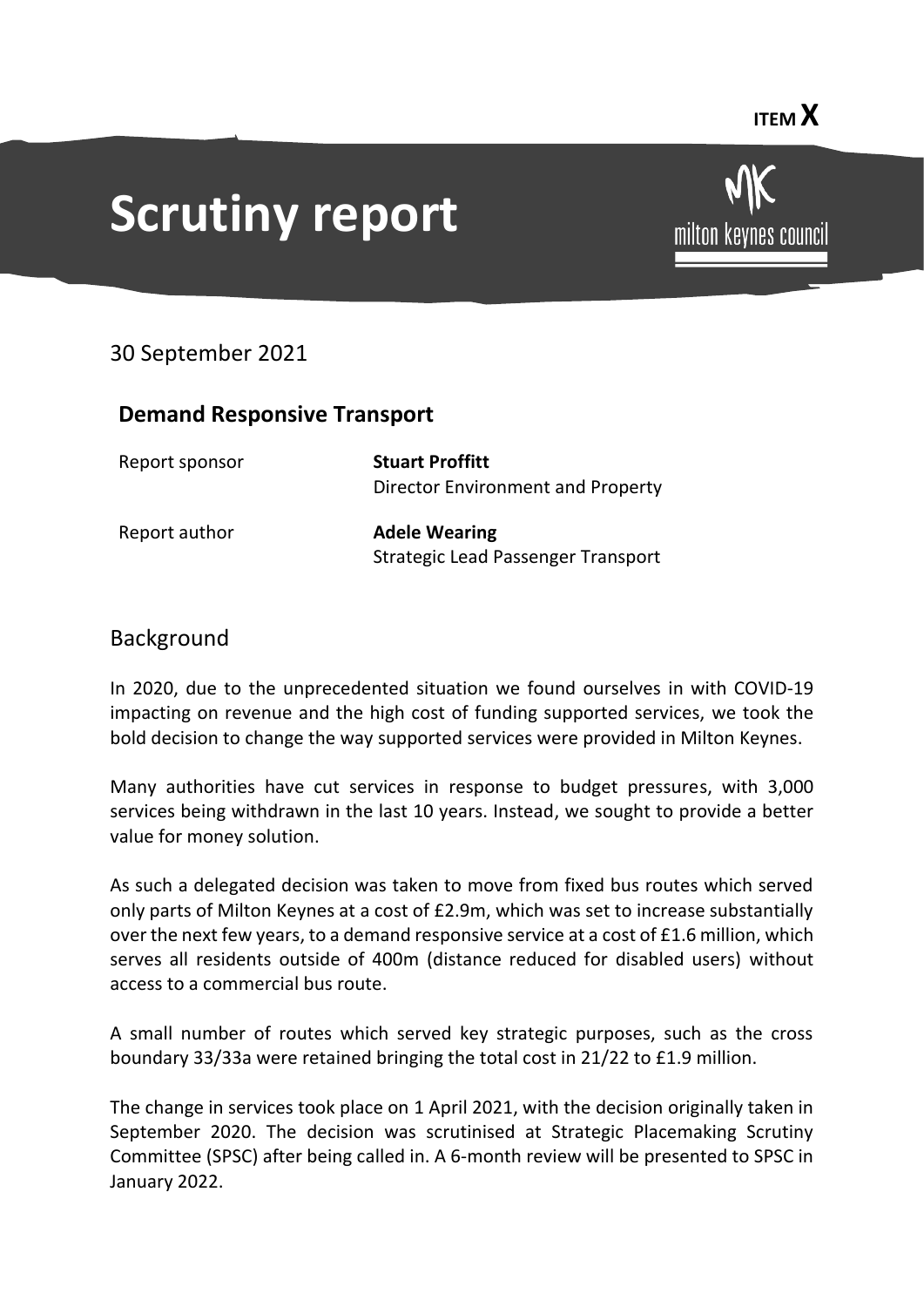Funding for the service comes from S106, Tariff, Bus Service Operators Grant (while awarded) and £600,000 from internal budget.

## Update

The service is now carrying around 900 passengers a day during the week and completes around 20,000 trips a month, accounting for about 4% of all public transport journeys. Demand does at times exceed capacity and the service continue to seek to resolve this – this is due to national issues with recruiting drivers in the main. Additional vehicles are also required but this is not a significantly limiting factor.

Public Transport recovery is at about 60% overall, and pre-COVID-19 supported services accounted for around 10% of journeys at most times (Max 14% over a 12 month period). As supported services carry a higher percentage of concessions we would expect recovery to be slower on these, and given the demand levels recovery is progressing much in line with expectation on MK Connect.

An additional 6 vehicles have been secured since the beginning of the contract taking the fleet to 24 vehicles.

New drivers are being recruited and onboarded all the time, but not as quickly as would be ideal, due to national shortages.

Some drivers make use of their own taxi vehicles at very busy times, so on occasion minicab and black cab vehicles are used to supplement the fleet. MK Connect logo's are provided. MK Connect drivers are paid for their shift rather than per trip so there is no extra expense associated with this for the Council, or the supplier and drivers do not lose out financially.

There are a number of features of the MK Connect service that differentiate it from taxi's, such as the lack of advance booking, and MK Connect only providing door to door service to users registered as having a disability, as well as the potential for MK Connect to divert and pick up additional passengers. This is deliberate to not compete with taxi's.

Officers are meeting with the supplier during October and November 2021 for an indepth review of the delivery so far, which will include any proposed changes to the parameters of the service.

**Concessions**